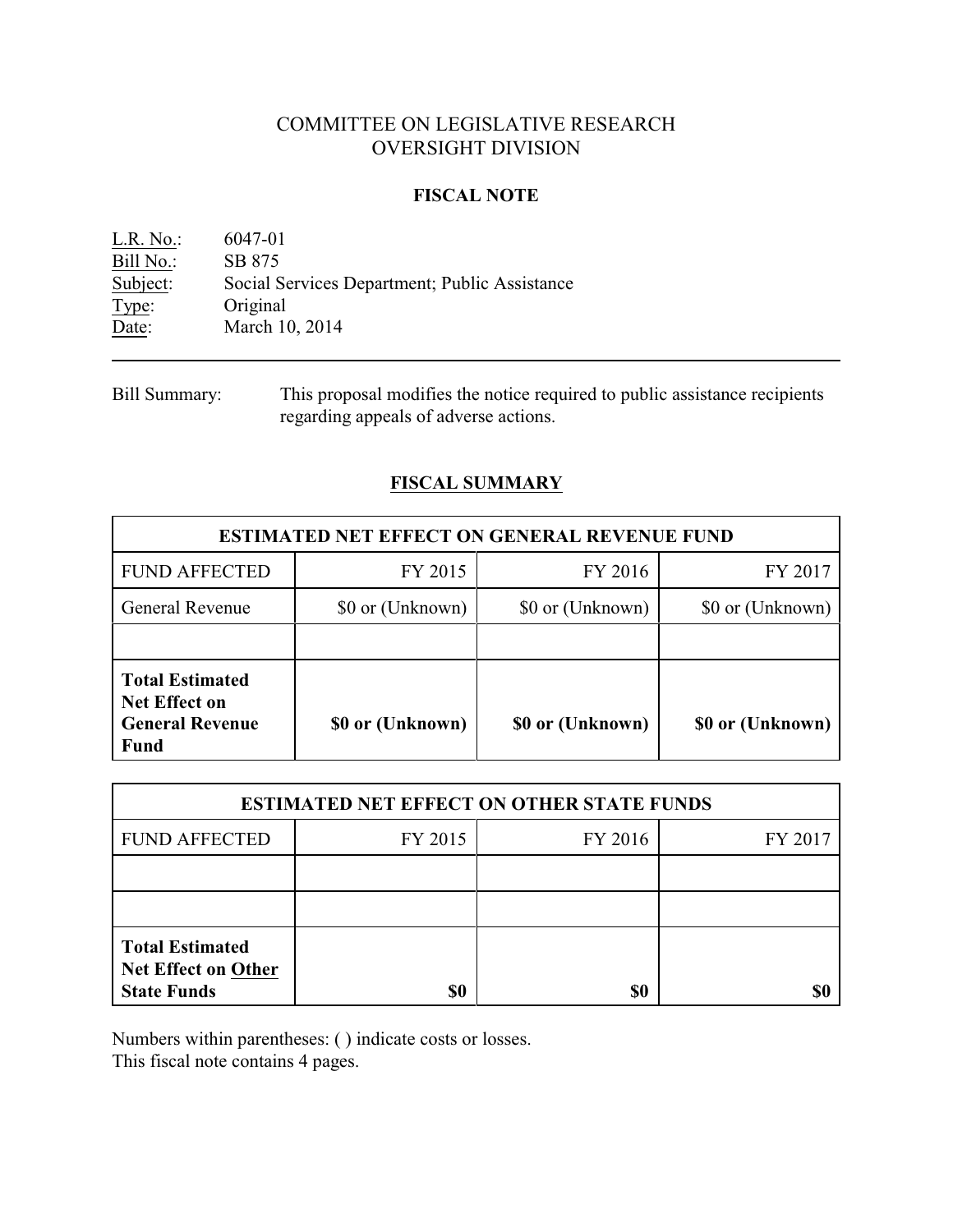L.R. No. 6047-01 Bill No. SB 875 Page 2 of 4 March 10, 2014

| <b>ESTIMATED NET EFFECT ON FEDERAL FUNDS</b> |         |         |         |  |
|----------------------------------------------|---------|---------|---------|--|
| <b>FUND AFFECTED</b>                         | FY 2015 | FY 2016 | FY 2017 |  |
|                                              |         |         |         |  |
|                                              |         |         |         |  |
| <b>Total Estimated</b><br>Net Effect on All  |         |         |         |  |
| <b>Federal Funds</b>                         | \$0     | \$0     |         |  |

| <b>ESTIMATED NET EFFECT ON FULL TIME EQUIVALENT (FTE)</b>    |         |         |         |  |
|--------------------------------------------------------------|---------|---------|---------|--|
| <b>FUND AFFECTED</b>                                         | FY 2015 | FY 2016 | FY 2017 |  |
|                                                              |         |         |         |  |
|                                                              |         |         |         |  |
| <b>Total Estimated</b><br><b>Net Effect on</b><br><b>FTE</b> |         |         |         |  |

 $\Box$  Estimated Total Net Effect on All funds expected to exceed \$100,000 savings or (cost).

 $\Box$  Estimated Net Effect on General Revenue Fund expected to exceed \$100,000 (cost).

| <b>ESTIMATED NET EFFECT ON LOCAL FUNDS</b> |         |         |         |
|--------------------------------------------|---------|---------|---------|
| FUND AFFECTED                              | FY 2015 | FY 2016 | FY 2017 |
| <b>Local Government</b>                    | \$0     | \$0     | \$0     |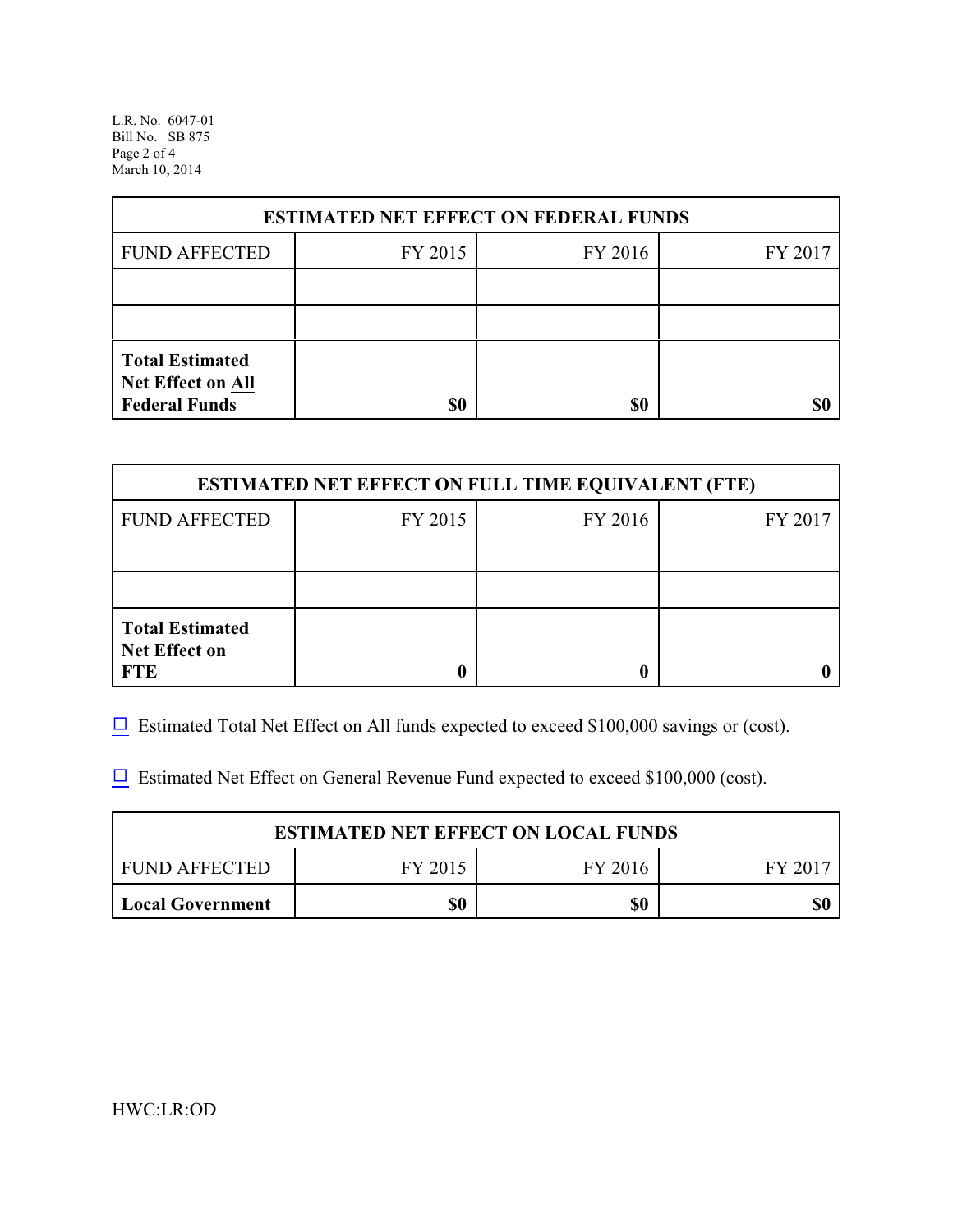L.R. No. 6047-01 Bill No. SB 875 Page 3 of 4 March 10, 2014

### **FISCAL ANALYSIS**

### ASSUMPTION

Officials from the **Department of Social Services (DOS)** have not responded to our request for fiscal impact for this proposal.

**Oversight** notes that the proposal requires a change in the timing of delivery of some notices of the right to appeal some adverse decisions within ninety days and requires the Family Support Division to provide and receive notices of appeal currently provided and received by county offices.

**Oversight** assumes that costs to the DOS would be minimal to Unknown.

| FISCAL IMPACT - State Government                                                    | FY 2015<br>$(10 \text{ Mo.})$ | FY 2016             | FY 2017                    |
|-------------------------------------------------------------------------------------|-------------------------------|---------------------|----------------------------|
| <b>GENERAL REVENUE FUND</b>                                                         |                               |                     |                            |
| Costs - Department of Social Services<br>Delivery and processing of appeal<br>forms | \$0 or<br>(Unknown)           | \$0 or<br>(Unknown) | \$0 or<br>(Unknown)        |
| <b>ESTIMATED NET EFFECT ON</b><br><b>GENERAL REVENUE</b>                            | <u>\$0 or</u><br>(Unknown)    | 80 or<br>(Unknown)  | <u>\$0 or</u><br>(Unknown) |
| FISCAL IMPACT - Local Government                                                    | FY 2015<br>$(10 \text{ Mo.})$ | FY 2016             | FY 2017                    |
|                                                                                     | <u>\$0</u>                    | <u>\$0</u>          | <u>\$0</u>                 |

#### FISCAL IMPACT - Small Business

No direct fiscal impact to small businesses would be expected as a result of this proposal.

#### FISCAL DESCRIPTION

This proposal would require the Family Support Division of the Department of Social Services to notify recipients of adverse decisions of their right to appeal before adverse action is taken.

This legislation is not federally mandated, would not duplicate any other program and would not require additional capital improvements or rental space.

HWC:LR:OD